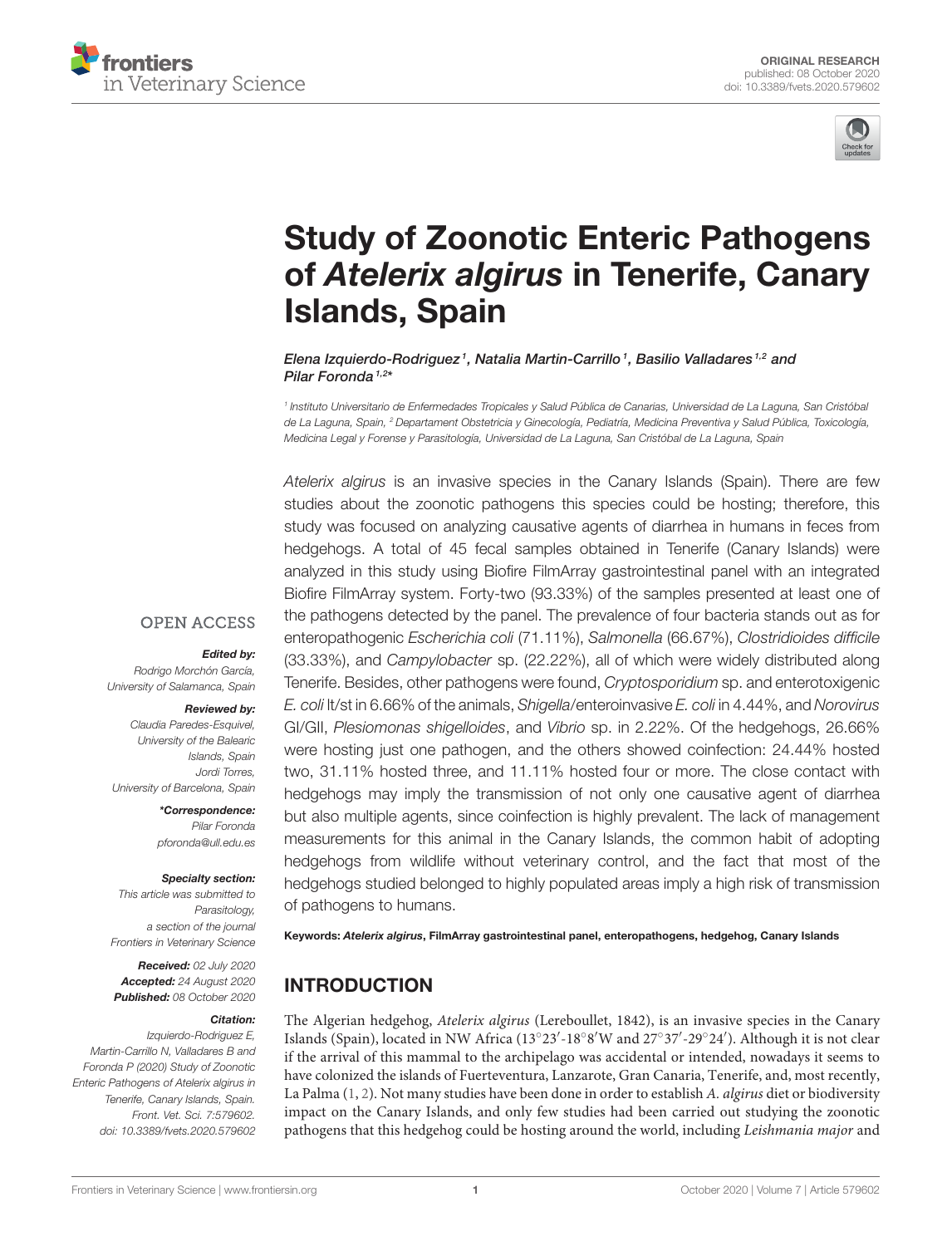

<span id="page-1-0"></span>some species from the Rickettsiae family [\(3,](#page-3-2) [4\)](#page-4-0). However, a recent study that also took place in Spain found A. algirus specimens hosting Angiostrongylus cantonensis [\(5\)](#page-4-1), a parasite highly distributed in rats and mollusk of Northern Tenerife [\(6,](#page-4-2) [7\)](#page-4-3).

Due to its appearance and non-aggressive behavior, wild hedgehogs are often kept as pets in the Canarian archipelago, especially by families with children (authors' personal communication). Because of the lack of knowledge about the possible pathogens that A. algirus of the Canary Islands could be hosting, the aim of this study was to examine feces of A. algirus from Tenerife island, in order to analyze the presence of causative agents of infectious diarrhea in humans.

### MATERIALS AND METHODS

A total of 45 feces samples from hedgehogs collected widely along the island of Tenerife in 11 of its 31 municipalities were analyzed in this study (**[Figure 1](#page-1-0)**). Samples belonged to two different categories, fresh feces from living specimens ( $n = 43$ ) and feces from the intestine of dead animals ( $n = 2$ ). All samples as well as data regarding their provenance were provided by La Tahonilla, a wildlife recovery center of Excmo Cabildo Insular Tenerife. For each fecal sample, no longer than 24 h elapsed from the death of the animal or the collection of the feces and its analysis, and samples were kept refrigerated until the analysis was performed. In the case of dead hedgehogs, after their dissection, feces were collected from the colon and directly analyzed.

All assays on the feces samples were performed at Instituto Universitario de Enfermedades Tropicales y Salud Pública de Canarias (Universidad de La Laguna), using the Biofire FilmArray gastrointestinal panel for the detection

of 22 pathogens, which are causative agents of infectious diarrhea in humans, including bacteria, Campylobacter (jejuni, coli, upsaliensis), Clostridioides difficile toxin A/B, Plesiomonas shigelloides, Salmonella, Yersinia enterocolitica, Vibrio (parahaemolyticus, vulnificus, cholerae), Escherichia coli O157, enteroaggregative E.coli (EAEC), enteropathogenic E. coli (EPEC), enterotoxigenic E. coli (ETEC) lt/st, Shigalike toxin-producing E. coli (STEC) stx1/stx2, E. coli O157, and Shigella/Enteroinvasive E. coli (EIEC); parasites, Cryptosporidium, Cyclospora cayetanensis, Entamoeba histolytica, and Giardia lamblia; and viruses including Adenovirus F 40/41, Astrovirus, Norovirus GI/GII, Rotavirus A, and Sapovirus. For each sample,  $200 \mu l$  was added into each panel, following the manufacturer's instructions, and then analyzed in a Biofire Filmarray integrated system (Biomerieux, France). Results are presented as prevalence and 95% confidence intervals are included.

## RESULTS

The results of this study show a wide distribution of causative agents of diarrhea in humans in hedgehogs of Tenerife, as pathogens were found in every municipality tested, and nearly all of the animals tested, 42 of 45 (93.33%) were positive for at least one pathogen (**[Table 1](#page-2-0)** and **[Figure 1](#page-1-0)**). A total of 11 of the 22 pathogens included in the FilmArray gastrointestinal panel were recorded in the island of Tenerife including nine bacteria, EPEC, enterotoxigenic E. coli lt/st, Shigella/Enteroinvasive E. coli, Salmonella, Campylobacter, Vibrio sp. (parahaemolyticys or vulnificus), P. shigelloides, Clostridioides difficile, and one protozoa, Cryptosporidium sp.; and one virus, Norovirus GI/GII.

The high prevalence of four bacteria is remarkable: for EPEC, 32 of the 45 samples were positive (71.11%; CI: 55.68–83.63); for Salmonella, 30 of 45 were positive (66.67%; CI: 51.05–79.99); for Clostridioides difficile (previously known as Clostridium difficile), 15 of 45 were positive (33.33%; 20.00–48.95); and in the case of Campylobacter sp., 10 of the 45 samples were positive (22.22%; CI: 11.20–37.09). Among the other pathogens, the prevalence of Cryptosporidium sp. and enterotoxigenic E. coli lt/st was 6.67% (3 of 45; CI: 13.96–18.27); for Shigella/enteroinvasive E. coli, Norovirus GI/GII, P. shigelloides, and Vibrio sp., only 1 of the 45 samples (2.22%; CI: 0.56–11.77) were positive. Most pathogens were highly distributed along the island, although Cryptosporidium sp., Shigella/enteroinvasive E. coli, Vibrio sp., and P. shigelloides were only found in Northern municipalities, while Norovirus GI/GII was only detected on the South.

Regarding the infection rate, 12 hedgehogs were hosting just one pathogen (26.66%), 11 hosted two pathogens (24.44%), 14 hosted three (31.11%), and 5 hosted four or more pathogens (11.11%). The most common combination was EPEC and Salmonella (51.11%), being 35.55% with other pathogens. It is remarkable that C. difficile was always detected in coinfection; however, in no occasion was it detected only with Salmonella, as these two bacteria were always found in coinfection with others (**[Supplementary File](#page-3-3)**).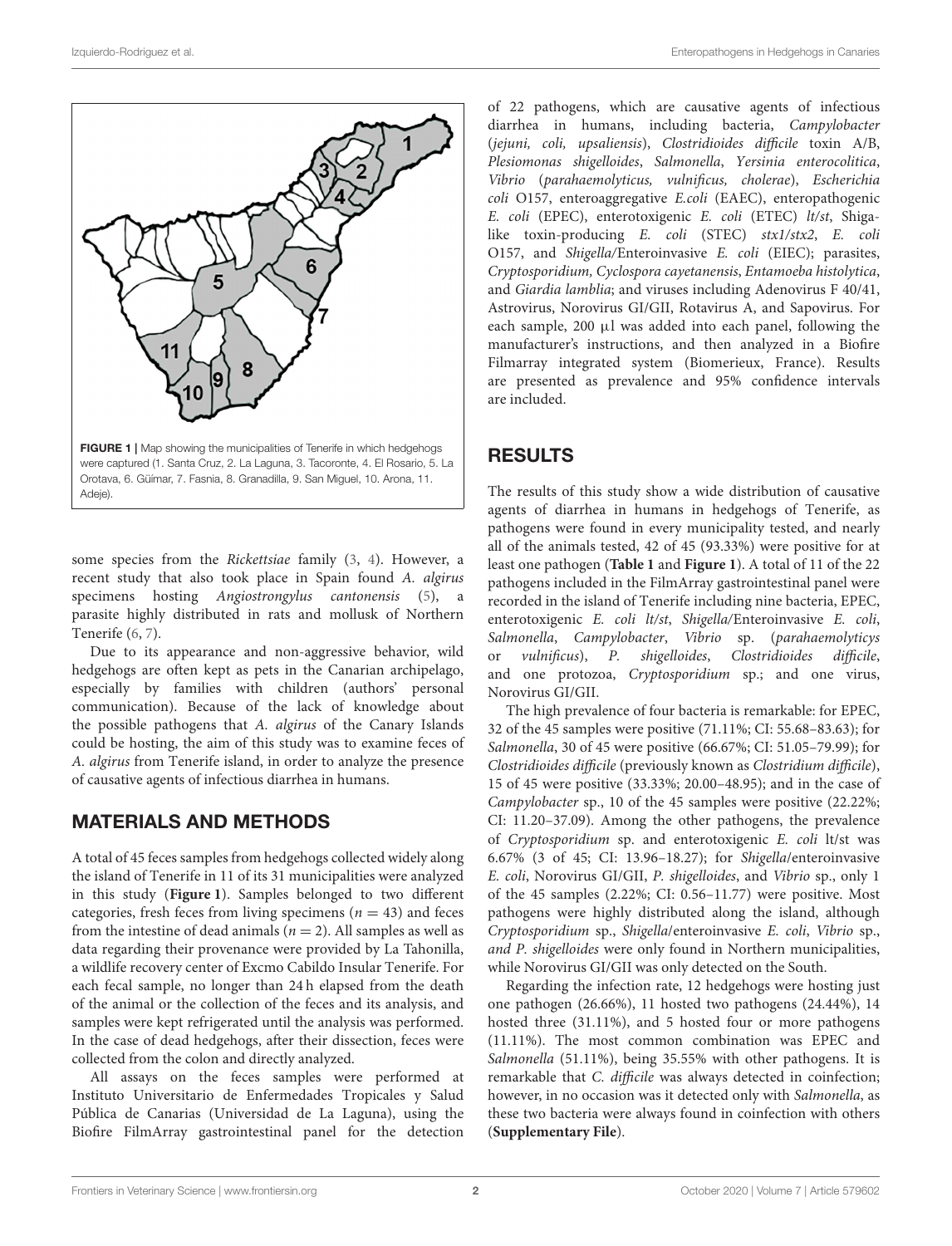<span id="page-2-0"></span>TABLE 1 | Municipalities where Atelerix algirus were captured in Tenerife (Canary Islands, Spain), number of animals per area, and pathogens found.

| <b>Municipality</b> | Number of<br>samples analyzed | <b>FilmArray Results (number of positive</b><br>samples)                                                                                                                                                                                                                                     |
|---------------------|-------------------------------|----------------------------------------------------------------------------------------------------------------------------------------------------------------------------------------------------------------------------------------------------------------------------------------------|
| La Laguna           | 11                            | Cryptosporidium sp. (2), enteropathogenic<br>E. coli (5), Campylobacter sp. (3),<br>Salmonella (7), Clostridioides difficile (5),<br>Shigella/enteroinvasive E. coli (1)                                                                                                                     |
| Santa Cruz          | 8                             | Enteropathogenic E. coli (8),<br>enterotoxigenic E. coli It/st (1), Salmonella<br>(4), Clostridioides difficile (2),<br>Campylobacter sp. (1)                                                                                                                                                |
| Arona               | 7                             | Clostridioides difficile (2), enteropathogenic<br>E. coli (4), enterotoxigenic E. coli lt/st (1),<br>Salmonella sp. (5), Campylobacter sp. (2)                                                                                                                                               |
| El Rosario          | 7                             | Clostridioides difficile (1), Salmonella sp. (6),<br>enteropathogenic E. coli (5),<br>Campylobacter sp. (2), enterotoxigenic<br>E. coli lt/st (1), Vibrio sp. (1)                                                                                                                            |
| La Orotava          | 2                             | Cryptosporidium (1), Clostridioides difficile<br>(2), Salmonella sp. (1), enteropathogenic<br>E. coli (1), Plesiomonas shigelloides (1)                                                                                                                                                      |
| San Miguel          | 3                             | Clostridioides difficile (1), Salmonella sp. (3),<br>enteropathogenic E. coli (3)                                                                                                                                                                                                            |
| Granadilla          | 2                             | Enteropathogenic E. coli (1),<br>Campylobacter sp. (2)                                                                                                                                                                                                                                       |
| Adeje               | 2                             | Clostridioides difficile (1), Salmonella sp. (2),<br>enteropathogenic E. coli (2)                                                                                                                                                                                                            |
| Tacoronte           | 1                             | Clostridioides difficile (1), Salmonella sp. (1),<br>enteropathogenic E. coli. (1)                                                                                                                                                                                                           |
| Güímar              | 1                             | Salmonella sp. (1)., enteropathogenic<br>E. coli (1), norovirus GI/GII (1)                                                                                                                                                                                                                   |
| Fasnia              | 1                             | Enteropathogenic E. coli (1)                                                                                                                                                                                                                                                                 |
| Total               | 45                            | Campylobacter sp. (10), Clostridioides<br>difficile (15), Plesiomonas shigelloides (1),<br>Salmonella sp. (30), Vibrio sp. (1),<br>enteropathogenic E. coli (32),<br>enterotoxigenic E. coli lt/st (3),<br>Shigella/enteroinvasive E. coli (1),<br>Cryptosporidium (3), Norovirus GI/GII (1) |

# **DISCUSSION**

The introduction of invasive species in a delicate ecosystem like the Canary Islands not only implies a potential danger to the environment, as more than 500 endemic species inhabit the archipelago [\(8\)](#page-4-4), but also can contribute to the dispersion of different diseases. The results of this study show a wide distribution of causative agents of diarrhea in Tenerife, as the majority of the hedgehogs included in this study were found in the most populated areas of Tenerife, since La Laguna and Santa Cruz are the biggest cities of the island and Arona, San Miguel, and Adeje are highly touristic municipalities. The finding of causative agents of human diarrhea in the hedgehogs from the wildlife of these areas could imply a risk of transmission to humans, specially taking into consideration that in the Canarian archipelago, A. algirus is commonly adopted from the environment without any veterinary control.

Regarding the pathogens found in this study, the finding of Salmonella sp. in exotic animals of Spain is not unusual, as in 2013 it was found in free-living turtles of Eastern Spain, with a prevalence of 11% [\(9\)](#page-4-5), although this is the first time this bacterial genus is found in A. algirus. The high prevalence of Salmonella and Campylobacter species in A. algirus may be due to the fact that this hedgehog species is mainly an insectivore, although its diet may vary according to availability and weather conditions [\(10\)](#page-4-6), and some studies have shown that insects can act as carriers of Salmonella and Campylobacter species [\(11\)](#page-4-7). The high prevalence of both bacteria found in this study compared to other wildlife species may imply that insects of the Canary Islands are probably carriers of these pathogens and A. algirus feeding habits facilitates their infection. Apart from the acute gastroenteritis that both bacteria cause, campylobacteriosis can sometimes lead to long-term sequelae such as Guillain–Barré syndrome, irritable bowel syndrome, or reactive arthritis [\(9\)](#page-4-5).

The prevalence found in this study regarding Cryptosporidium sp. is similar to those found in pigeons of the Canary Islands in 2009, in which 28 wild pigeons were captured in Santa Cruz and its feces were posteriorly analyzed by PCR for the presence of Cryptosporidium, with 5.9% of them being positive [\(12\)](#page-4-8). Further investigations in the presence of Cryptosporidium in wildlife species of the Canary Islands should be done in order to prevent risk focuses of cryptosporidiosis, a disease that can cause severe enteritis and malabsorption [\(13\)](#page-4-9).

The presence of P. shigelloides in a hedgehog from La Orotava is also remarkable, a bacterium capable of causing sepsis and meningitis to immunosuppressed hosts, specially babies, in which 12 cases has been described, 6 of whom died due to the infection [\(14\)](#page-4-10). Besides, the presence of C. difficile may be one of the most problematic among the bacteria found in this study, as its infection is transmitted by spores resistant to acid, antibiotics, or even heat and are commonly found in the environment. Also, elderly people, cancer patients and other diseases seem to be risk factors for the susceptibility to this bacterium, which may cause colitis. It is important to note that 40% of the community acquired infections of C. difficile requires hospitalization [\(15\)](#page-4-11). The finding of this bacterium in the feces of animals that can potentially be adopted constitutes a risk of transmission to its owners, which is specially concerning in the case of immunosuppressed individuals.

The finding of Vibrio sp. (parahaemolyticus or vulnificus) in a hedgehog of Tenerife is also interesting, as these bacteria species are usually transmitted by seafood, with V. vulnificus being of special concern as it is responsible for more than 95% of seafoodrelated death in the United States, usually in individuals with liver disease or those who are immunocompromised [\(16\)](#page-4-12). Besides, both V. parahaemolyticus and V. vulnificus are the most common causative agents isolated when Vibrio spp. are isolated from skin and soft tissue infections, which range from bullous skin lessons to severe necrotizing of the tissue with secondary septicemia [\(17\)](#page-4-13). In the Canary Islands, one case of skin and soft tissue infection due to Vibrio sp. was reported in a patient with cancer and diabetes mellitus type II [\(17\)](#page-4-13); the presence of this genera of bacteria in the wildlife, especially in a species that usually lives in close contact with humans, could constitute a high risk for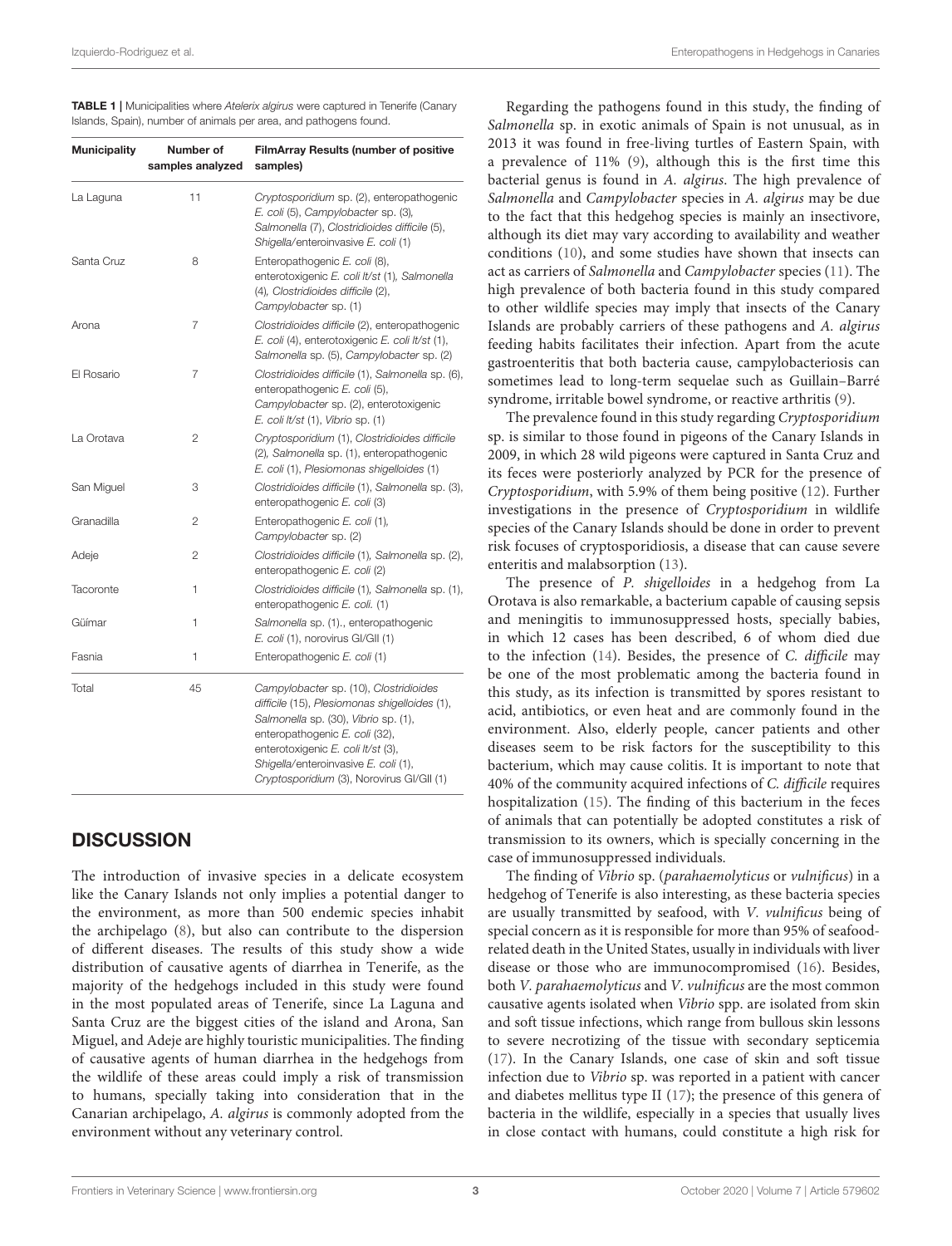immunocompromised individuals, as well as people presenting chronic diseases such as cancer and diabetes.

Regarding the E. colistrains found in this study, the prevalence of EPEC found in hedgehogs was considerably higher than other wildlife species studied along mainland Spain [\(18\)](#page-4-14). That is why hedgehogs should be considered as an important wildlife reservoir of this bacterium, as nearly three quarters of the animals studied hosted EPEC.

In the particular case of Norovirus, one third of the people infected are asymptomatic; however, elderly, children, and immunocompromised people are at greater risk for severe symptoms and complications, such as acute renal failure leading to hemodialysis, cardiac complications including arrhythmias, acute graft organ rejection in transplant recipients, and death [\(19\)](#page-4-15). The finding of Norovirus GI/GII in animals that can potentially be adopted by families may constitute a risk focus for this viral infection.

Another factor to take into consideration is that hedgehogs present a behavior named anting or anointing, which consist in moistening their spines with saliva [\(20\)](#page-4-16). The fact that hedgehogs showed high prevalence of gastrointestinal pathogens implies a risk for humans to get in contact with them only by touching the animals, even more taking into consideration that coinfection was commonly found in these animals, so multiple pathogens can be transmitted. Also, further investigations should be done in the islands of the Canary archipelago where A. algirus presence has been spotted, as this is the first study on the zoonotic pathogens that this species hosts in the archipelago.

In mainland Spain, two species of hedgehogs inhabiting the country, Atelerix albiventris (Wagner, 1841) and Hemiechinus auratus (Gmelin, 1770), are included in the catalog of exotic invasive species (RD 63/2013, de 2 de Agosto) [\(21\)](#page-4-17), which allows the competent authorities to control the population. Management strategies as well as educative measurements should be applied in order to reduce the impact that this species may be having in the Canary archipelago.

In conclusion, the lack of management measurements, the non-controlled selling, and the fact that some of the hedgehogs included in this study belonged to highly populated areas of Tenerife imply a high risk of transmission of pathogens to humans.

## PERMISSION TO REUSE AND COPYRIGHT

The original image from the figure in this article was acquired from [https://commons.wikimedia.org/wiki/File:Santa\\_Cruz\\_de\\_](https://commons.wikimedia.org/wiki/File:Santa_Cruz_de_Tenerife_-_Mapa_municipal.svg) [Tenerife\\_-\\_Mapa\\_municipal.svg](https://commons.wikimedia.org/wiki/File:Santa_Cruz_de_Tenerife_-_Mapa_municipal.svg) in which the permission to copy, distribute, or modify it is established. It was later edited in photoshop CS6 by Izquierdo-Rodríguez.

# **REFERENCES**

<span id="page-3-0"></span>1. Arechavaleta M, Rodríguez S, Zurita N, García A. Lista de Especies Silvestres de Canarias. Hongos, Plantas y Animales Terrestres. Santa Cruz de Tenerife: Gobierno de Canarias (2010). p. 579.

# DATA AVAILABILITY STATEMENT

All datasets generated for this study are included in the article/**[Supplementary Material](#page-3-3)**.

# ETHICS STATEMENT

Ethical review and approval was not required for the animal study because we analyzed fresh feces from living specimens and from dead animals donated by an Animal Recovery Center.

# AUTHOR CONTRIBUTIONS

EI-R and NM-C were responsible for the collection of the samples as well as the analysis. PF coordinated the relationships between the wildlife recovery center and the laboratory, as well as supervised the analysis and the writing of the article. BV and PF obtained the funding for the study and supervised the work. EI-R did the main writing of the article. All authors have read and approved the final manuscript.

# FUNDING

This study was supported by Spanish Ministry of Science, Innovation and Universities and FEDER (RICET RD16/0027/0001); FUNCCET (Fundación Canaria para el Control de las Enfermedades Tropicales); Consejería de Economía, Industria, Comercio y Conocimiento de la Comunidad Autónoma de Canarias and FEDER 2014- 2020 (ProID2017010092); and the Spanish Ministry of Science, Innovation and Universities and Universidad de La Laguna (agreement 2020/0000528). EI-R is granted a scholarship by the Spanish Ministry of Science, Innovation and Universities and Universidad de La Laguna (Becas M-ULL, convocatoria 2019).

### ACKNOWLEDGMENTS

We would like to thank the workers from the Wildlife Recovery Centre of La Tahonilla for their essential contribution to this study.

# SUPPLEMENTARY MATERIAL

<span id="page-3-3"></span>The Supplementary Material for this article can be found [online at: https://www.frontiersin.org/articles/10.3389/fvets.](https://www.frontiersin.org/articles/10.3389/fvets.2020.579602/full#supplementary-material) 2020.579602/full#supplementary-material

- <span id="page-3-1"></span>2. Medina FM. First record of Algerian hedgehog Atelerix algirus (Lereboullet, 1842) in La Palma Island biosphere reserve. Galemys. (2016) 28:61– 2. doi: [10.7325/Galemys.2016.N3](https://doi.org/10.7325/Galemys.2016.N3)
- <span id="page-3-2"></span>3. Tomás-Pérez M, Khaldi M, Riera C, Mozo-León D, Ribas A, Hide M, et al. First report of natural infection in hedgehogs with Leishmania major, a